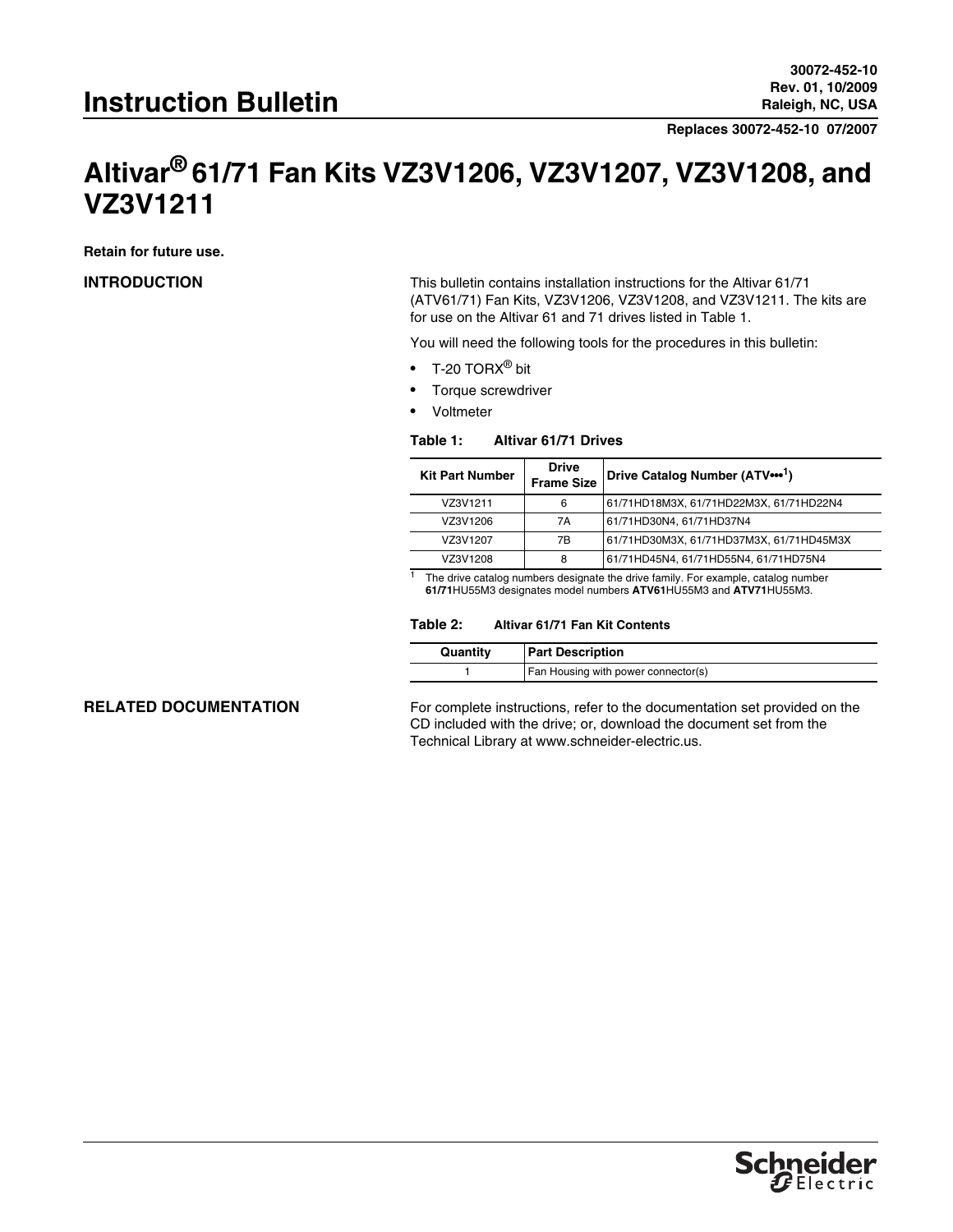**BEFORE YOU BEGIN** Read and understand these instructions before performing any procedure on the drive.

> The word "drive" as used in this bulletin refers to the controller portion of the adjustable speed drive as defined in the National Electrical Code (NEC).

# **DANGER**

# **HAZARD OF ELECTRIC SHOCK, EXPLOSION, OR ARC FLASH**

- Read and understand this manual before installing or operating the Altivar 61/71 (ATV61/71) drive. Installation, adjustment, repair, and maintenance must be performed by qualified personnel.
- The user is responsible for compliance with all international and national electrical code requirements with respect to grounding of all equipment.
- Many parts of this drive, including the printed circuit boards, operate at the line voltage. DO NOT TOUCH. Use only electrically insulated tools.
- DO NOT touch unshielded components or terminal strip screw connections with voltage present.
- DO NOT short across terminals PA/+ and PC/– or across the DC bus capacitors.
- Before servicing the drive:
	- Disconnect all power, including external control power that may be present.
	- Place a "DO NOT TURN ON" label on all power disconnects.
- Lock all power disconnects in the open position.
- WAIT 15 MINUTES to allow the DC bus capacitors to discharge. Then follow the ["Bus Voltage Measurement" on page 2,](#page-1-0) to verify that the DC voltage is less than 42 V. The drive LED is not an indicator of the absence of DC bus voltage.
- Install and close all covers before applying power or starting and stopping the drive.

**Failure to follow these instructions will result in death or serious injury.**

<span id="page-1-0"></span>**BUS VOLTAGE MEASUREMENT** The DC bus voltage can exceed 1,000 Vdc. Use a properly rated voltage sensing device when performing this procedure. To measure the DC bus voltage:

- 1. Disconnect the drive power supply.
- 2. Wait 15 minutes for the DC bus capacitors to discharge.
- 3. Measure the voltage of the DC bus between the PA/+ and PC/– terminals to ensure that the voltage is less than 42 Vdc. These terminals are clearly labeled on each drive.
- 4. If the DC bus capacitors have not discharged completely, contact your local Schneider Electric representative. Do not repair or operate the drive.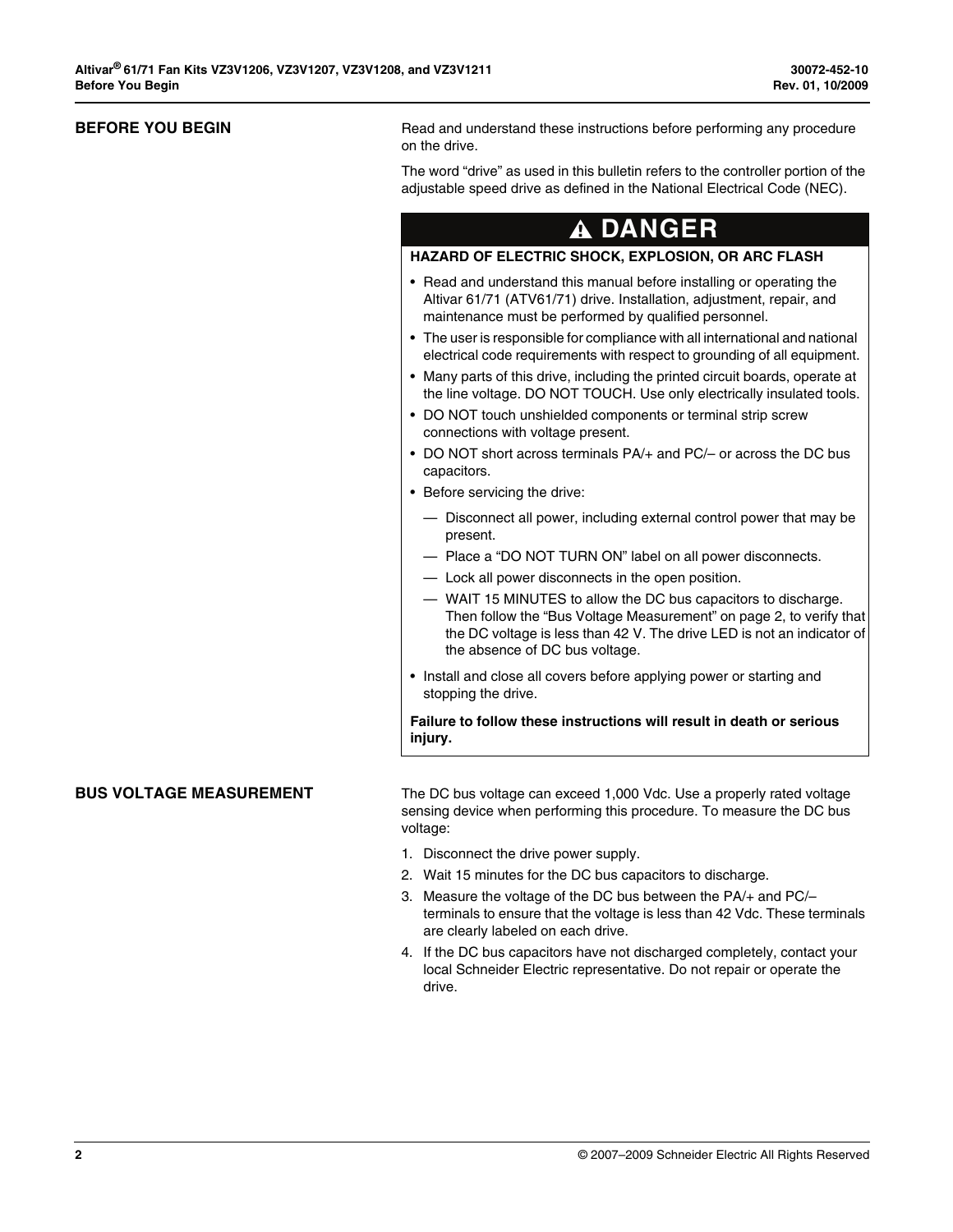# **Characteristics and Functions of the Power Terminals**

## **REMOVING THE FAN** To remove the existing fan:

### **Table 3: Power Terminal Characteristics**

| Terminal | Function                                     | <b>Altivar 61/71 Drive</b> |
|----------|----------------------------------------------|----------------------------|
| $PA/+$   | DC bus + polarity and DC choke<br>connection | All ratings                |
| $PC/-$   | DC bus - polarity                            | All ratings                |

- 1. Before replacing the fan, perform the bus voltage measurement procedure on [page 2](#page-1-0) of this bulletin.
- 2. Remove the fan as follows. Refer to [Figure 1.](#page-2-0)
	- a. Using a T-20 TORX<sup>®</sup> bit, remove the retaining screw on the right side of the fan housing. Refer to [Figure 1.](#page-2-0)
	- b. Gently swing the fan housing to the left to release the housing from the hinge, and pull the fan housing away from the drive.



000000000000

<span id="page-2-0"></span>**Figure 1: Retaining Screw Location**

**Frame Size 6 Frame Sizes 7 and 8 Frame Size 9**

c. Unplug the power connection(s) from the drive by gently pulling the power connector(s) away from the drive. Refer to [Figure 2](#page-2-1).



### <span id="page-2-1"></span>**Figure 2: Power Connection Location**